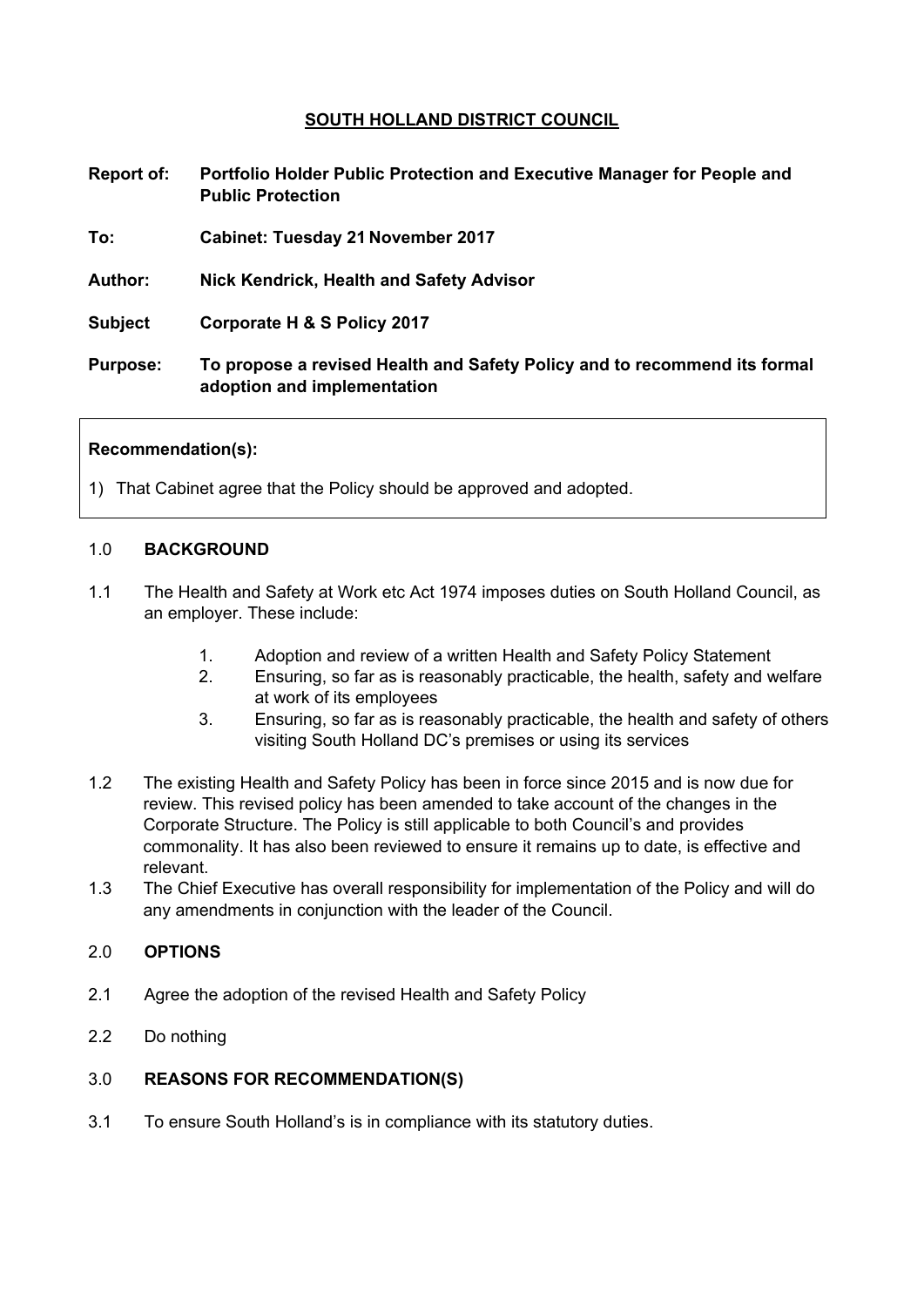3.2 To protect the health and safety and welfare of employees and the health and safety of visitors to South Holland's premises or where services are provided by the Council.

# 4.0 **EXPECTED BENEFITS**

- 4.1 To ensure compliance with the Health and Safety at Work etc Act 1974 and assist with consistent application of the policy across both Councils.
- 4.2 Better and more effective standards of Health and Safety Management. This will lead to better health and safety of the workplace. Less sickness, better morale and productivity.
- 4.3 If the council should face injury/compensation claims or legal enforcement action then the existence of an up to date Health and Safety Policy (which lays out the Council's Health and Safety Management arrangements) is likely to substantially reduce the success of such claims.

# 5.0 **IMPLICATIONS**

In preparing this report, the report author has considered the likely implications of the decision - particularly in terms of Carbon Footprint / Environmental Issues; Constitutional & Legal; Contracts; Corporate Priorities; Crime & Disorder; Equality & Diversity/Human Rights; Financial; Health & Wellbeing; Reputation; Risk Management; Safeguarding; Staffing; Stakeholders/Consultation/Timescales; Transformation Programme; Other. Where the report author considers that there may be implications under one or more of these headings, these are identified below.

# 5.1 **Carbon Footprint / Environmental Issues**

5.1.1 It is the opinion of the Report Author that there are no implications.

## 5.2 **Constitutional & Legal**

- 5.2.1 It is a requirement of the Health and safety at Work etc Act 1974 that employers with five or more employees produce and revise a written health and safety policy.
- 5.2.2 The failure to have a Health and Safety Policy Statement is an offence and the Council could be liable for prosecution and also civil claims.

## 5.3 **Contracts**

5.3.1 It is in the opinion of the Report Author that there are no implications. However the management of contractors is captured by Health and Safety Law and the revised policy will assist this process.

## 5.4 **Corporate Priorities**

- 5.4.1 This proposal supports the following corporate priorities:
	- Having Pride in South Holland
	- To develop stronger communities (by protecting and improving Health and Wellbeing).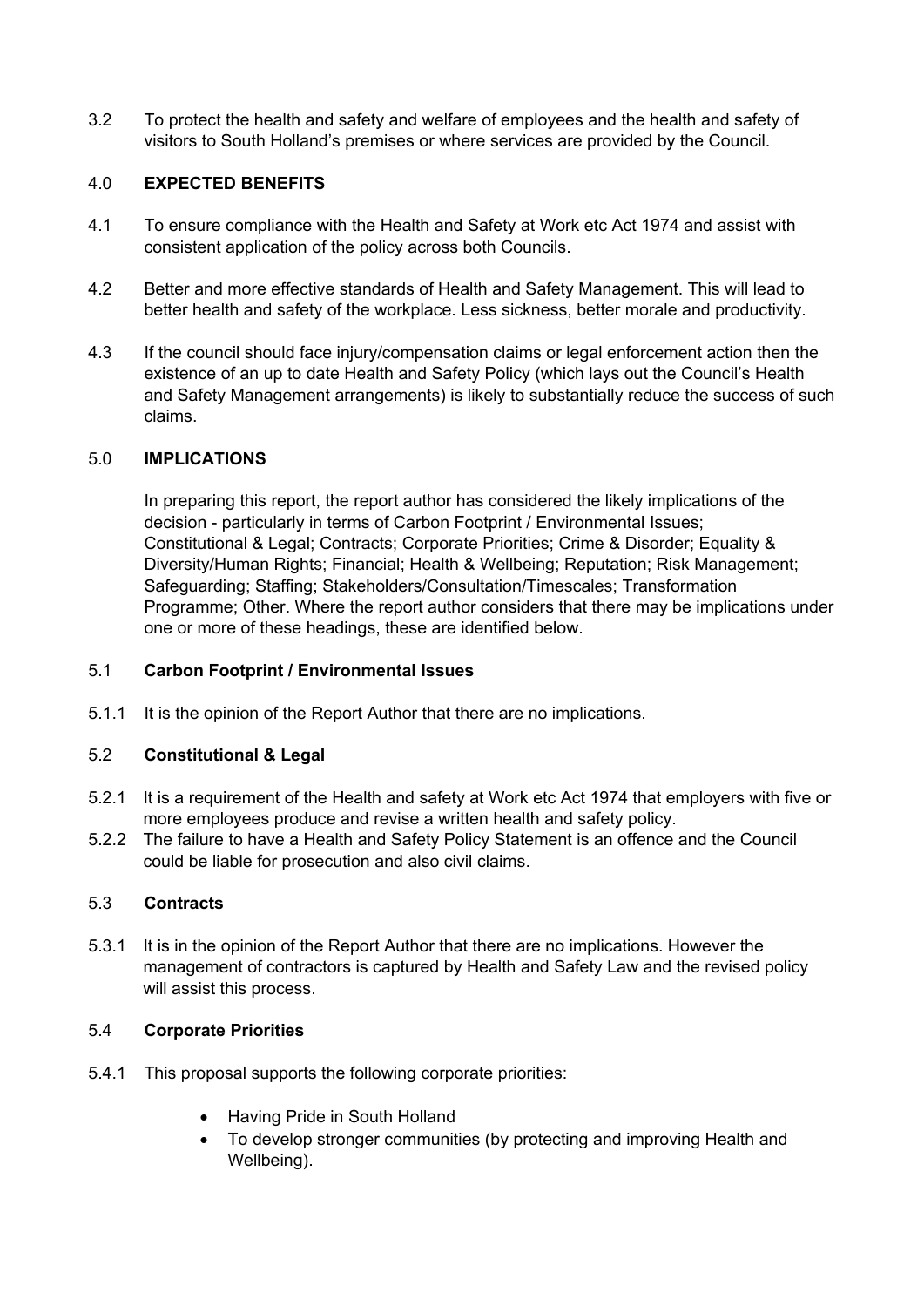## 5.5 **Crime and Disorder**

5.5.1 It is the opinion of the Report that there are no implications

# 5.6 **Equality and Diversity / Human Rights**

5.6.1 Equal opportunities. South Holland has a duty to protect the health and safety of all staff and visitor regardless of race, creed, any disability etc.

## 5.7 **Financial**

5.7.1 There are no direct financial implications of approving the policy

## 5.8 **Health & Wellbeing**

5.8.1 This policy is fundamental in protecting the health and wellbeing of employees, and the protection of any other persons who could be affected by the Council's undertakings.

## 5.9 **Reputation**

5.9.1 Compliance with Health and Safety legislation will safeguard the Council's reputation.

## 5.10 **Risk Management**

5.10.1 The proposed policy is fundamental in laying down the framework for managing occupational health and safety at work and reducing risk levels for employees and work activities.

## 5.11 **Safeguarding**

5.11.1 It is the opinion of the Report Author that there are no implications.

# 5.12 **Staffing**

5.12.1 There are no staffing implications by approving the policy. All staff will receive suitable and relevant training on their role and duties in ensuring the implementation of this policy.

## 5.13 **Stakeholders / Constitution / Timescales**

5.13.1 No further consultation is required. The Policy has already been to the relevant Strategic Health and Safety Groups and the relevant parties and stakeholders. At the present time Unison have no comments to make. EMT requested the policy be slightly re-worked to allow changes to be made more easily, with the introduction of Appendices and the introduction of a procedure on Terrorism has now been included. The requirements to adhere to the Construction, Design and Management Regulations 2015 have also been included within the policy.